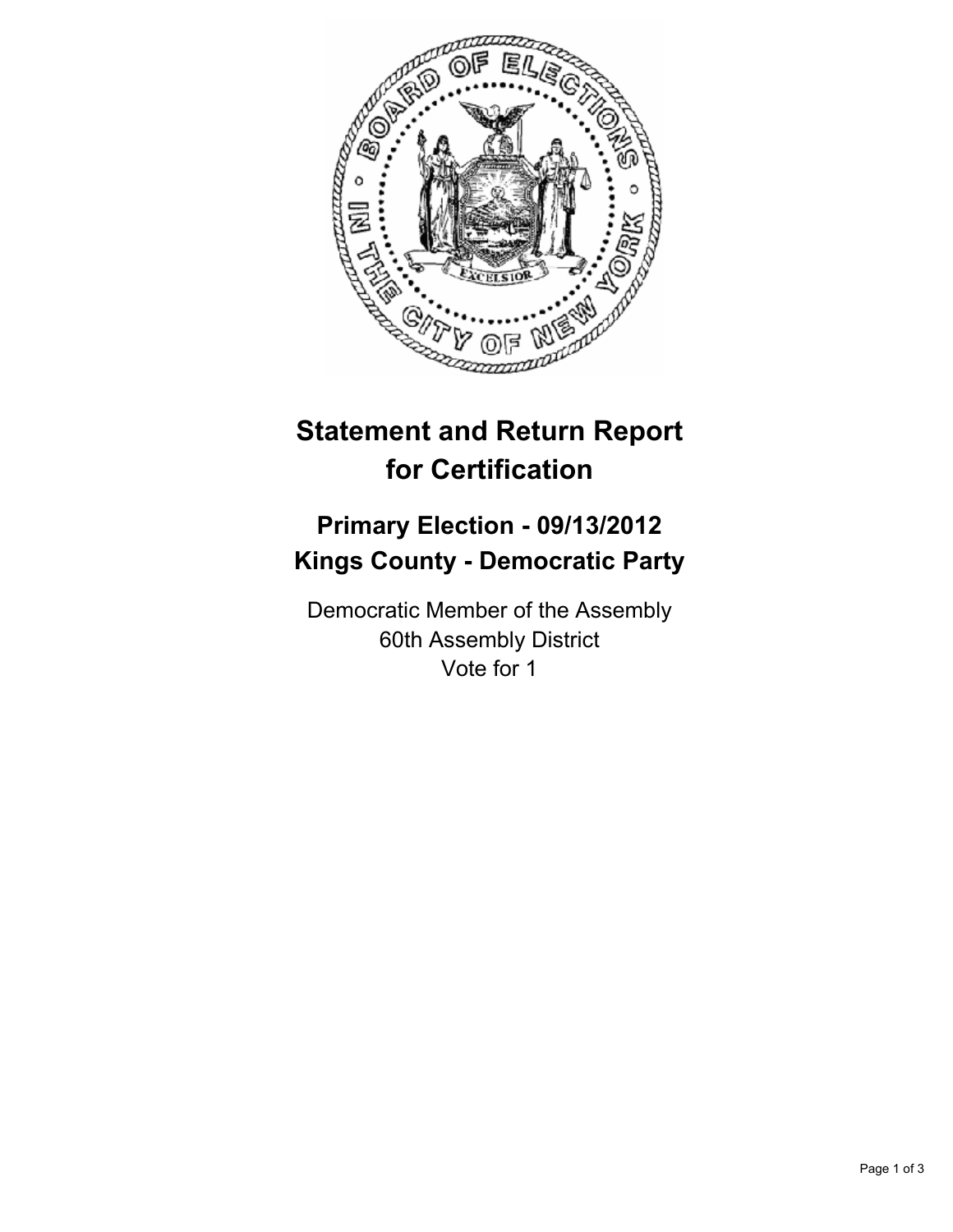

## **Assembly District 60**

| <b>PUBLIC COUNTER</b>                                    | 5,505          |
|----------------------------------------------------------|----------------|
| <b>EMERGENCY</b>                                         | 1              |
| ABSENTEE/MILITARY                                        | 85             |
| <b>FEDERAL</b>                                           | $\mathbf{0}$   |
| SPECIAL PRESIDENTIAL                                     | 0              |
| <b>AFFIDAVIT</b>                                         | 134            |
| <b>Total Ballots</b>                                     | 5,725          |
| Less - Inapplicable Federal/Special Presidential Ballots | 0              |
| <b>Total Applicable Ballots</b>                          | 5,725          |
| <b>INEZ D. BARRON</b>                                    | 2,962          |
| <b>CHRISTOPHER BANKS</b>                                 | 2,364          |
| ANTHONY JONES (WRITE-IN)                                 | 1              |
| DARLENE MEALY (WRITE-IN)                                 | $\overline{2}$ |
| DIANE GORDON (WRITE-IN)                                  | 1              |
| HAKEEM JEFFRIES (WRITE-IN)                               | 1              |
| MARTIN DILAN (WRITE-IN)                                  | 1              |
| NATHAN BRADLEY (WRITE-IN)                                | $\overline{2}$ |
| NICK PERRY (WRITE-IN)                                    | 1              |
| ROY ANTOINE (WRITE-IN)                                   | 1              |
| SEAN HENRY (WRITE-IN)                                    | 1              |
| UNATTRIBUTABLE WRITE-IN (WRITE-IN)                       | 3              |
| WALTER MOSES (WRITE-IN)                                  | 1              |
| <b>Total Votes</b>                                       | 5,341          |
| Unrecorded                                               | 384            |